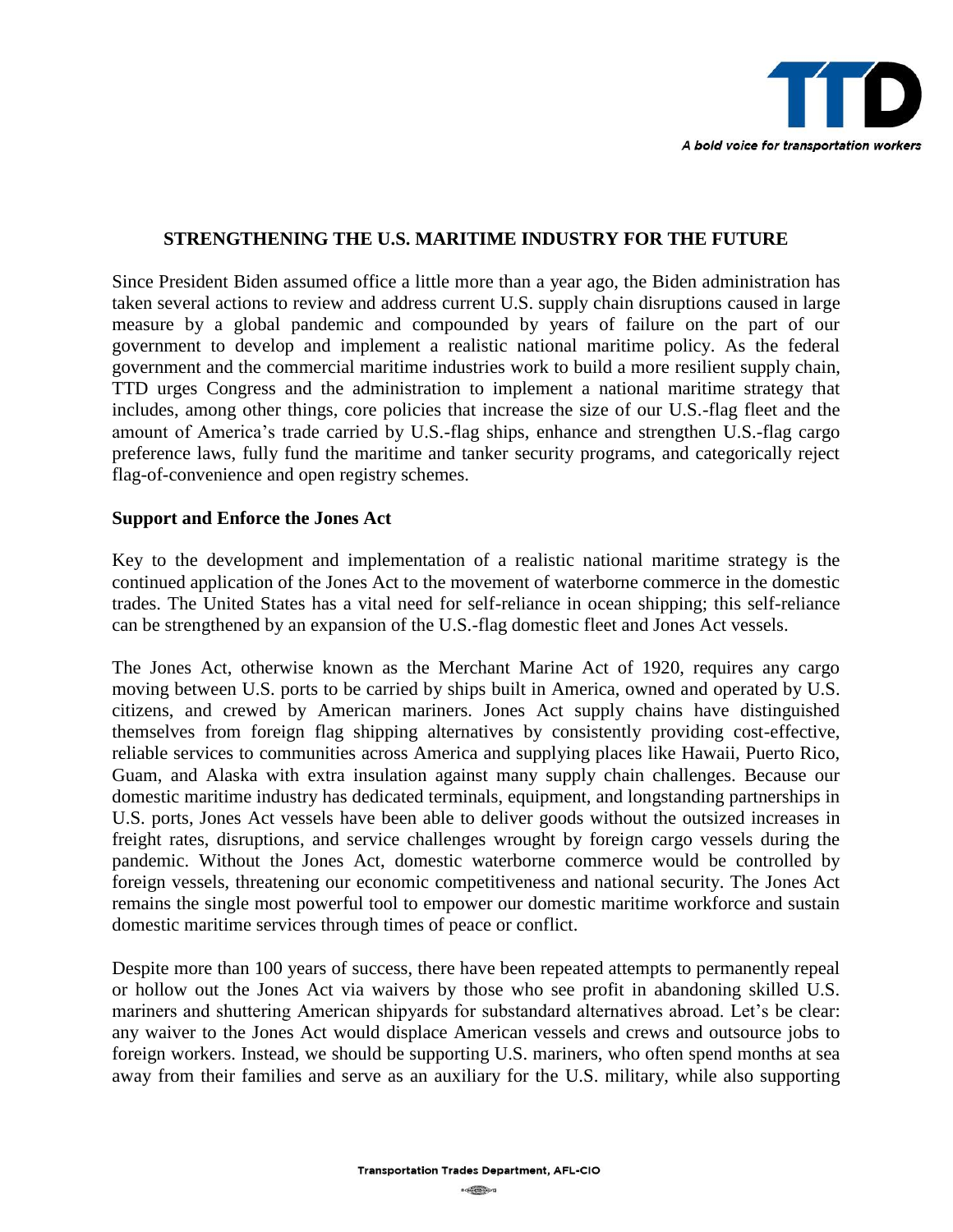U.S. port workers, who facilitate the efficient movement of cargo and materials that drive our economy while spending their workdays exposed to the elements. Even long before the pandemic, American mariners and port workers played a critical role in keeping our economy strong and our country safe.

To this end, TTD urges Congress and the administration to take the necessary steps to facilitate the construction and operation of Jones Act vessels as part of a new, expanded marine highway system along America's coasts. Creating a fleet of U.S.-built, U.S.-flagged and crewed feeder vessels to carry a portion of America's trade along our coasts to be offloaded in underutilized ports for transportation by truck and rail to their ultimate inland destination will not only strengthen the maritime industry and create jobs aboard ship and in our ports, but will help mitigate against future shipping supply chain disruptions.

## **Increase U.S. Cargo Preference Requirements**

U.S.-flagged ships currently carry less than 2 percent of cargo in the U.S.-international trade. One way to increase the amount of cargo carried by U.S.-flag vessels is to stimulate demand by restoring and enhancing U.S.-flag cargo preference shipping requirements. In 2012, Congress arbitrarily reduced civilian cargo preference laws in the Moving Ahead for Progress in the 21st Century Act, slashing Cargo Preference or Ship-American policies for international aid cargoes from 75% to 50%. This change has drastically reduced the size of our American fleet and outsourced American maritime jobs.

TTD strongly urges Congress to take up the U.S. Maritime Administration (MARAD) Reauthorization package this year and include the Elijah Cummings Ship American Act to restore and improve upon the longstanding cargo preference compromise of 1985, ending the downward trend of civilian preference cargoes available for the U.S.-flag fleet. The legislation requires that 75% of all civilian agency cargoes be carried on U.S.-flag vessels but only when such ships are available at fair and reasonable rates and requires 100% of all food aid cargoes be carried on U.S.-flag vessels but only when such ships are available at fair and reasonable rates. U.S. shipper agencies responsible for the shipment of food aid cargoes would be reimbursed for any additional cost associated with the utilization of U.S.-flag vessels.

At the same time, TTD urges Congress and the administration to consider proposals that will increase the share of U.S. commercial cargoes carried by U.S.-flag vessels in the foreign trades. A new national maritime strategy must reflect the fact that the privately owned U.S.-flag fleet must try to compete against various foreign state owned and controlled fleets, most prominently the Chinese fleet, in this trade while only U.S.-flag, U.S.-crewed vessels must comply with U.S. government imposed shipping related rules, regulations and tax obligations. Increasing the amount of America's foreign trade carried aboard U.S.-flag ships will increase the number of American maritime jobs and strengthen America's military and economic security.

## **Oppose Ongoing Flag-of-Convenience Registries and Policies**

Lastly, to sustain a robust maritime workforce at home, Congress and the administration should reject any action that would support flag-of-convenience (FOC) "open registries," which are